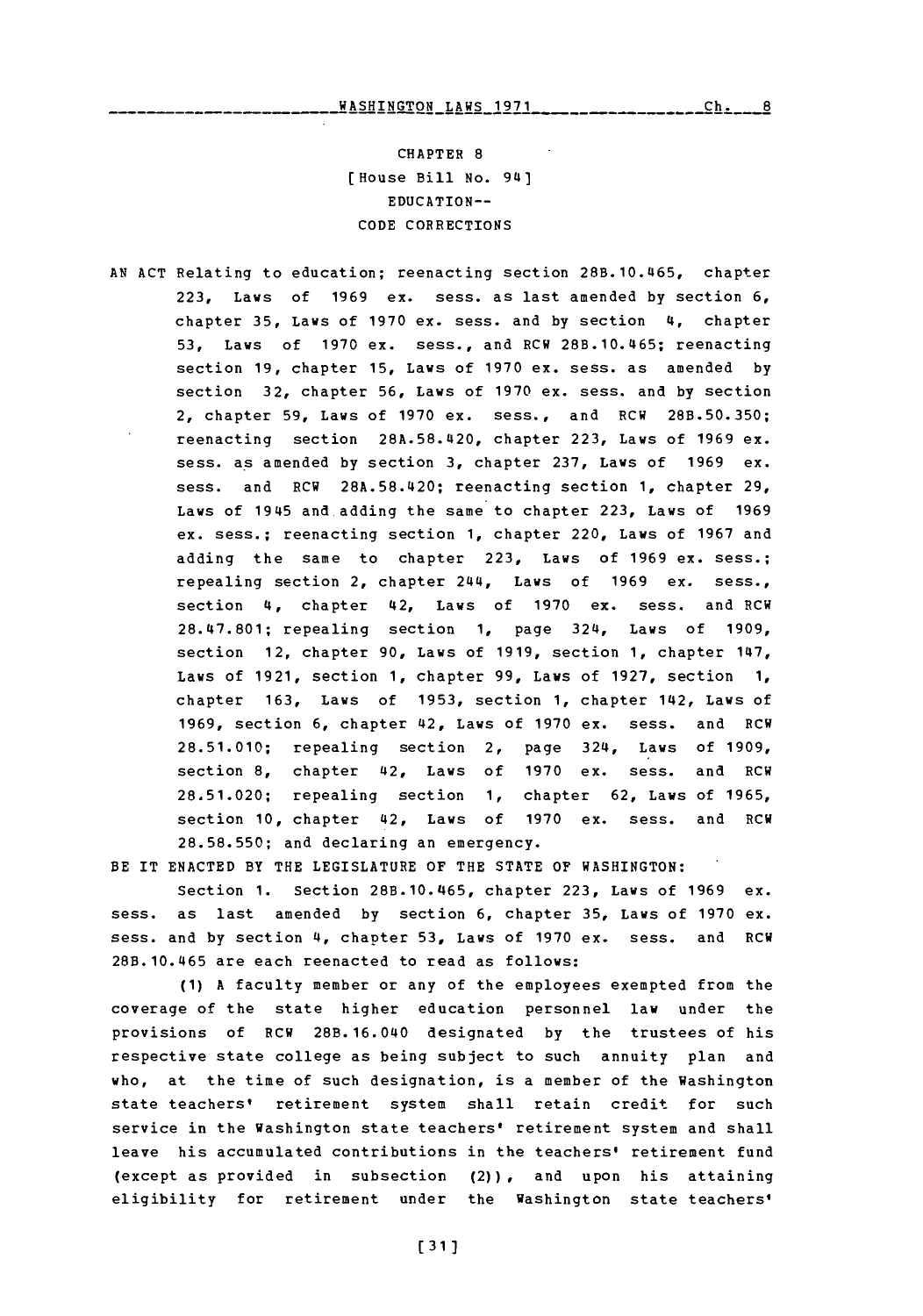$\text{KASHINGTON}$  LAWS 1971

retirement system, such faculty member or such other employee shall receive from the Washington state teachers' retirement system a retirement allowance consisting of an annuity which shall be the actuarial equivalent of his accumulated contributions at his age when becomino eligible for such retirement and a pension for each year of creditable service established and retained at the time of said designation as provided in RCW 41.32.497 as now or hereafter amended. Effective July **1, 1967,** anyone then receiving pension payments from the teachers' retirement system based on thirty-five years of creditable service shall thereafter receive a pension based on the total years of creditable service established with the retirement system: PROVIDED, HOWEVER, That such faculty member or other employee who, upon attainment of eligibility for retirement under the Washington state teachers' retirement system, is still engaged in Public educational employment, shall not be eligible to receive benefits under the Washington state teachers' retirement system until he ceases such public educational employment. Any retired faculty member or such other employee who enters service in any public educational institution shall cease to receive pension payments while engaged in such service: PROVIDED, That service may be rendered **up** to seventy-five days in a school year without reduction of pension.

(2) **A** faculty member or any of the employees exempted from the coverage of the state higher 'education personnel **law** under the provisions of RCW 28B.16.040 designated by the trustees of his respective state college as being subject to the annuity plan and who, at the time of such designation, is a member of the Washington state teachers' retirement system may, at his election and at any time on and after midnight, June **10, 1959,** terminate his membership in the Washington state teachers' retirement system and withdraw his accumulated contributions and interest in the teachers' retirement fund upon written application to the board of trustees of the Washington state teachers' retirement system. Faculty members or other employees who withdraw their accumulated contributions, on and after the date of withdrawal of contributions, shall no longer be members of the Washington state teachers' retirement system and shall forfeit all rights of membership, including pension benefits, theretofore acquired under the Washington state teachers' retirement system.

Sec. 2. Section 19, chapter 15, Laws of 1970 ex. sess. as amended **by** section **32,** chapter **56,** Laws of **1970** ex. sess. and **by** section 2, chapter **59,** Laws of **1970** ex. mess, and RCW **28B.50.350** are each reenacted to read as follows:

For the purpose of financing the cost of any projects, the college board is hereby authorized to adopt the resolution or resolutions and prepare all other documents necessary for the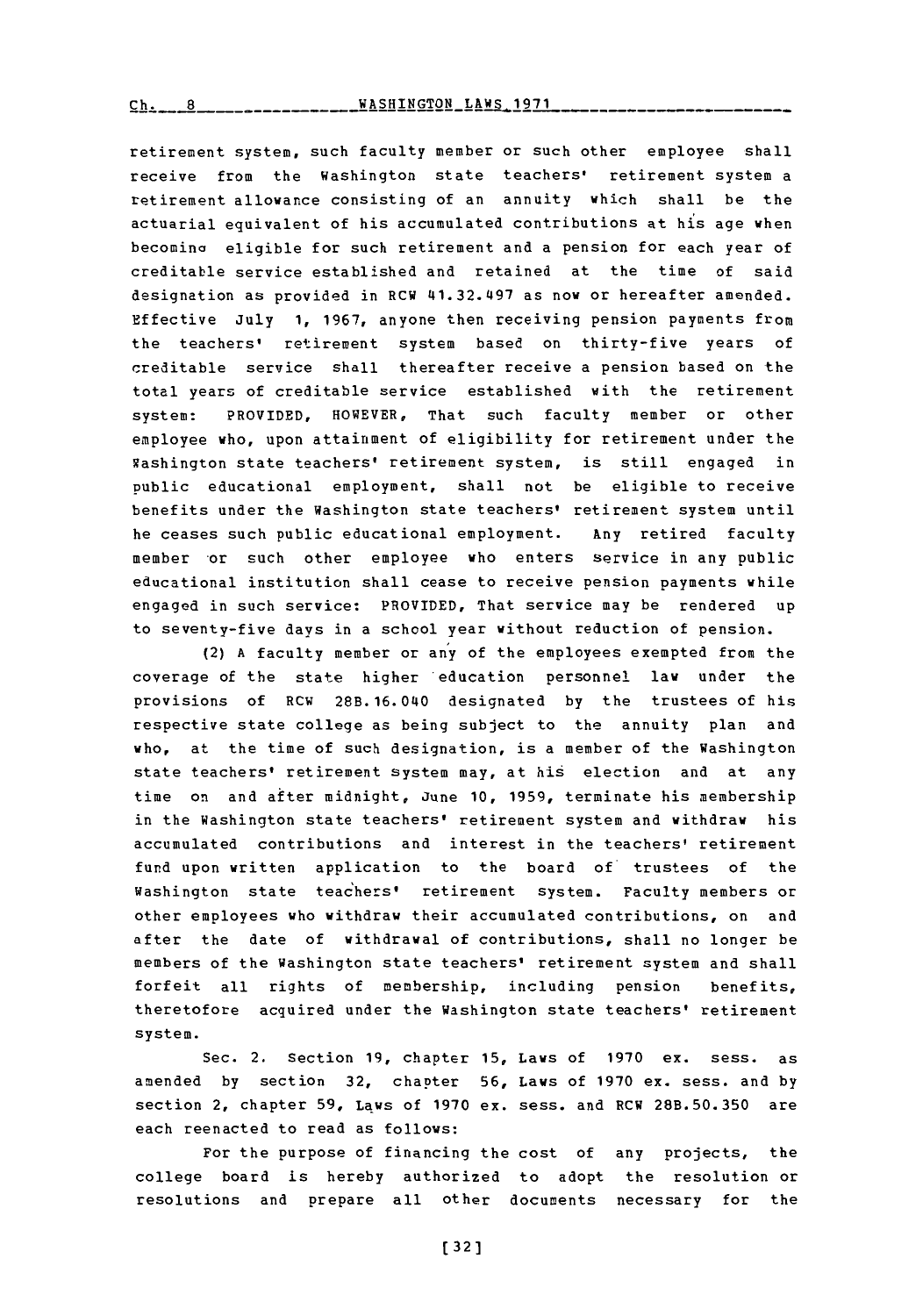WASHINGTON LAWS 1971

issuance, sale and delivery of the bonds or any part thereof at such time or times as it shall deem necessary and advisable. Said bonds:

- **(1)** Shall not constitute
- (a) an obligation, either general or special, of the state; or

**(b)** a general obligation of the college or of the college board;

- (2) Shall be
- (a) either registered or in coupon form; and

**(b)** issued in denominations of not less than one hundred dollars; and

**(c)** fully negotiable instruments under the laws of this state; and

**(d)** signed on behalf of the college board with the manual or facsimile signature of the chairman of the board, attested **by** the secretary of the board, have the seal of the college board impressed thereon or a facsimile of such seal printed or lithographed in the bottom border thereof, and the coupons attached thereto shall be signed with the facsimile signatures of such chairman and the secretary;

- **(3)** Shall state
- (a) the date of issue; and

**(b)** the series of the issue and be consecutively numbered within the series; and

(c) that the bond is payable both principal and interest solely out of the bond retirement fund created for retirement thereof;

(t4) Each series of bonds shall bear interest, payable either annually or semiannually, as the board may determine;

**(5)** Shall be payable both principal and interest out of the bond retirement fund;

**(6)** Shall be payable at such times over a period of not to exceed forty years from date of issuance, at such place or places, and with such reserved rights of prior redemption, as the board may prescribe;

**(7)** Shall be sold in such manner and at such price as the board may prescribe;

**(8)** Shall be issued under and subject to such terms, conditions and covenants providing for the payment of the principal thereof and interest thereon and such other terms, conditions, covenants and protective provisions safeguarding such payment, not inconsistent with RCW **28B.50.330** through 28B.50.t400, and as found to be necessary **by** the board for the most advantageous sale thereof, which may include but not be limited to:

(a) **A** covenant that a reserve account shall be created in the

 $Ch. 8$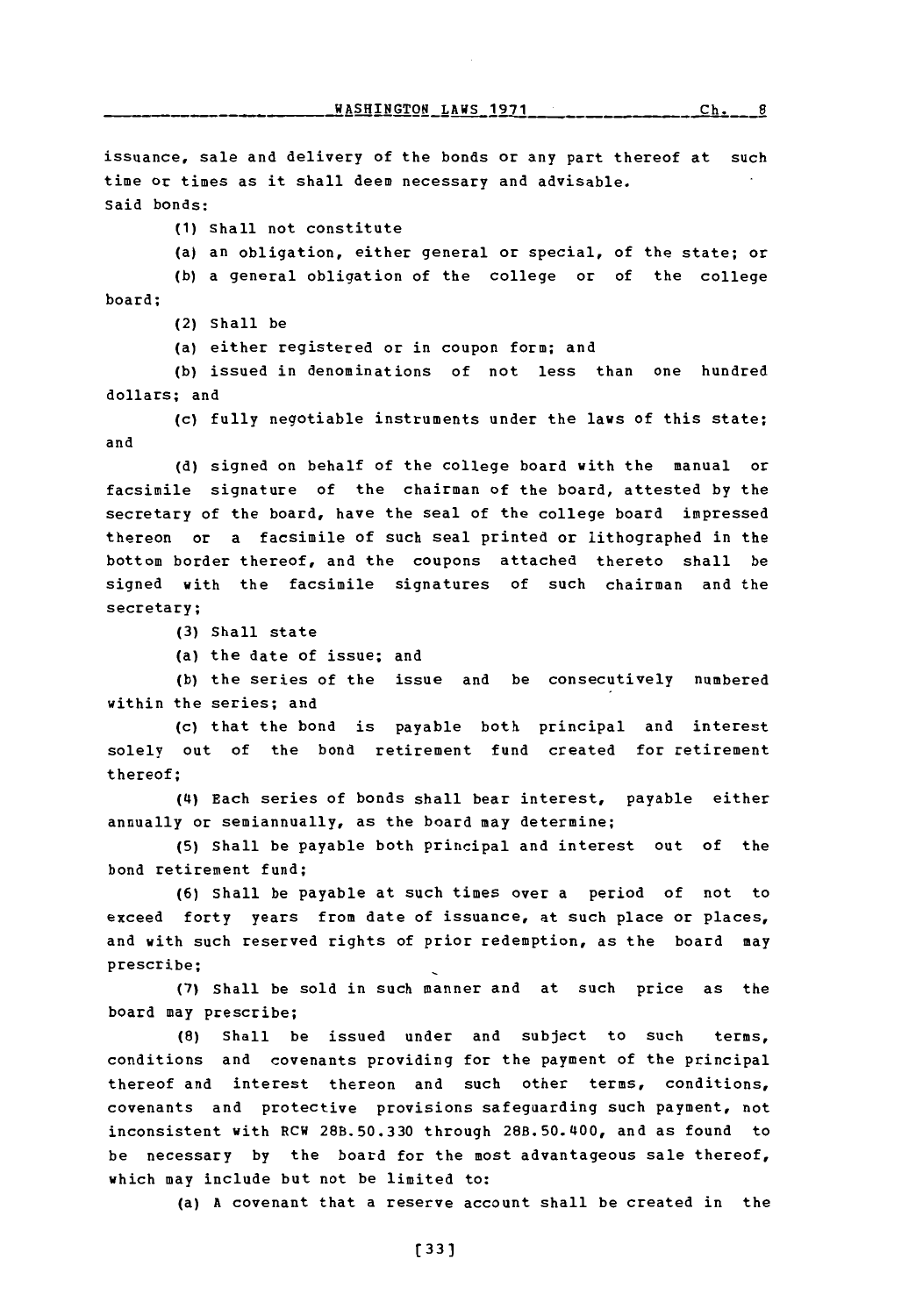**I1&5HTNC.TO~J TAWS l~7l Ch 8 WASHINGTON** LAWS **1971**

bond retirement fund to secure the payment of the principal of and interest on all bonds issued and a provision made that certain amounts be set aside and maintained therein;

**(b) A** covenant that sufficient moneys may be transferred from the capital projects account of the college board issuing the bonds to the bond retirement fund of the college board when ordered **by** the board in the event there is ever an insufficient amount of money in the bond retirement fund to pay any installment **of** interest or principal and interest coming due on the bonds or any of them;

(c) **A** covenant fixing conditions under which bonds on a parity with any bonds outstanding may be issued.

The proceeds of the sale of all bonds, exclusive of accrued interest which shall be deposited in the bond retirement fund, shall be deposited in the state treasury to' the credit of the capital projects account of the college board and shall be used solely for paying the costs of the projects, the costs of bond counsel and professional bond consultants incurred in issuing the bonds, and for the purposes set forth in **(8) (b)** above;

**(9)** Shall constitute a prior lien and charge against sixty percent of all general tuition fees of the community colleges.

Sec. **3.** Section **28A.58.420,** chapter **223,** Laws of **1969** ex. sess. as amended **by** section **3,** chapter **237,** Laws of **1969** ex. sess. and RCW **28A.58.420** are each reenacted to read as follows:

The board of directors of any of the state's school districts may make available liability, life, health, accident, disability and salary insurance or any one of, or a combination of the enumerated types of insurance for the members of the boards of directors, the students, and employees of the school district, and their dependents. Whenever funds shall be available for these purposes the board of directors of the school district may contribute toward the cost of such life, health, accident, disability and salary insurance, including hospitalization and medical aid for the employees of their respective school districts and their dependents in an amount not to exceed ten dollars per month per employee covered. The premiums on such liability insurance shall be borne **by** the school district. The premiums due on such life, health, accident, or disability and salary insurance shall be borne **by** the assenting school board member or student.

Sec. 4. Section **1,** chapter **29,** Laws of 1945 is reenacted and added to chapter **223,** Laws of **1969** ex. sess., to read as follows:

The board of directors of any school district of the state of Washington which now has, or hereafter shall have, funds in the building fund of the district in the office of the county treasurer which in the judgment of said board are not required for the immediate necessities of the district, may invest and reinvest all,

**[** 34 **]**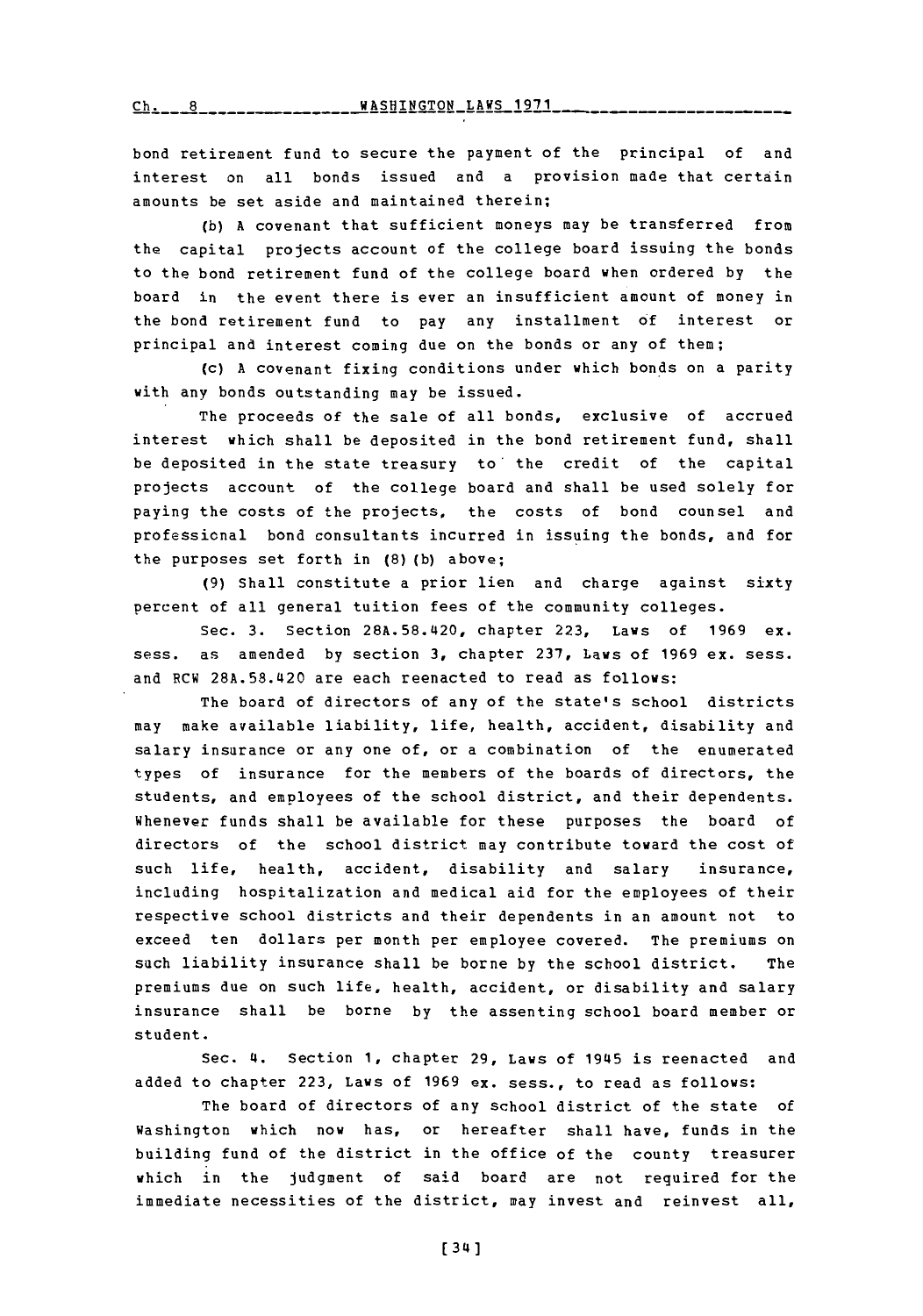**WASHINGTON LAWS 1971** 

**Ch. 8**

or any part, of such funds in United States securities, as hereinafter specified after and pursuant to a resolution adopted **by** the board, authorizing and directing the county treasurer, as ex officio the treasurer of said district, to invest or reinvest, said moneys or any designated amount thereof in United States securities and specifying the type or character of the United States securities in which said moneys shall be invested: PROVIDED, That nothing herein authorized, or the type and character of the securities thus specified, shall have in itself the effect of delaying any program of building for which said funds shall have been authorized. Said funds and said securities and the profit and interest thereon, and the proceeds thereof, shall be held **by** the county treasurer to the credit and benefit of the building fund of the district in his said office. If in the judgment of the board it shall be necessary to redeem or to sell any of the purchased securities before their ultimate maturity date, the board may, **by** resolution, direct the county treasurer to cause such redemption to be had at the "Redemption Value" of said securities or to sell said bonds and securities at not less than market value and accrued interest. The foregoing "securities" shall include United States bonds, federal treasury notes and treasury bonds and United States certificates of indebtedness and other federal securities which may, during the life of this statute, come within the terms of this section.

Sec. **5.** Section **1,** chapter 220, Laws of **1967** is reenacted and added to chapter **223,** Laws of **1969** ex. sess., to read as follows:

The board of directors of every second and third class district in addition to their other powers are authorized to employ an attorney and to prescribe his duties and fix his compensation.

**NEW** SECTION. Sec. **6.** The following acts or parts of acts are each hereby repealed:

**(1)** Section 2, chapter 2144, Laws of **1969** ex. sess., section 14, chapter 42, Laws of **1970** ex. sess. and RCW **28.47.801;**

(2) Section **1,** page 324, Laws of **1909,** section 12, chapter **90,** Laws of **1919,** section **1,** chapter 1147, Laws of **1921,** section **1,** chapter **99,** Laws of **1927,** section **1,** chapter **163,** Laws of **1953,** section 1, chapter 142, Laws of 1969, section 6, chapter 42, Laws of **1970** ex. sess. and RCW **28.51.010;**

**(3)** Section 2, page 324, Laws of **1909,** section **8,** chapter 42, Laws of **1970** ex. sess. and RCW **28.51.020;** and

(14) Section **1,** chapter **62,** Laws of **1965,** section **10,** chapter 42, Laws of **1970** ex. sess. and RCW **28.58.550.**

**NEW SECTION.** Sec. **7. If** any provision of this **1971** act, or its application to any person or circumstance is held invalid, the remainder of the act, or the application of the provision to other persons or circumstances is not affected.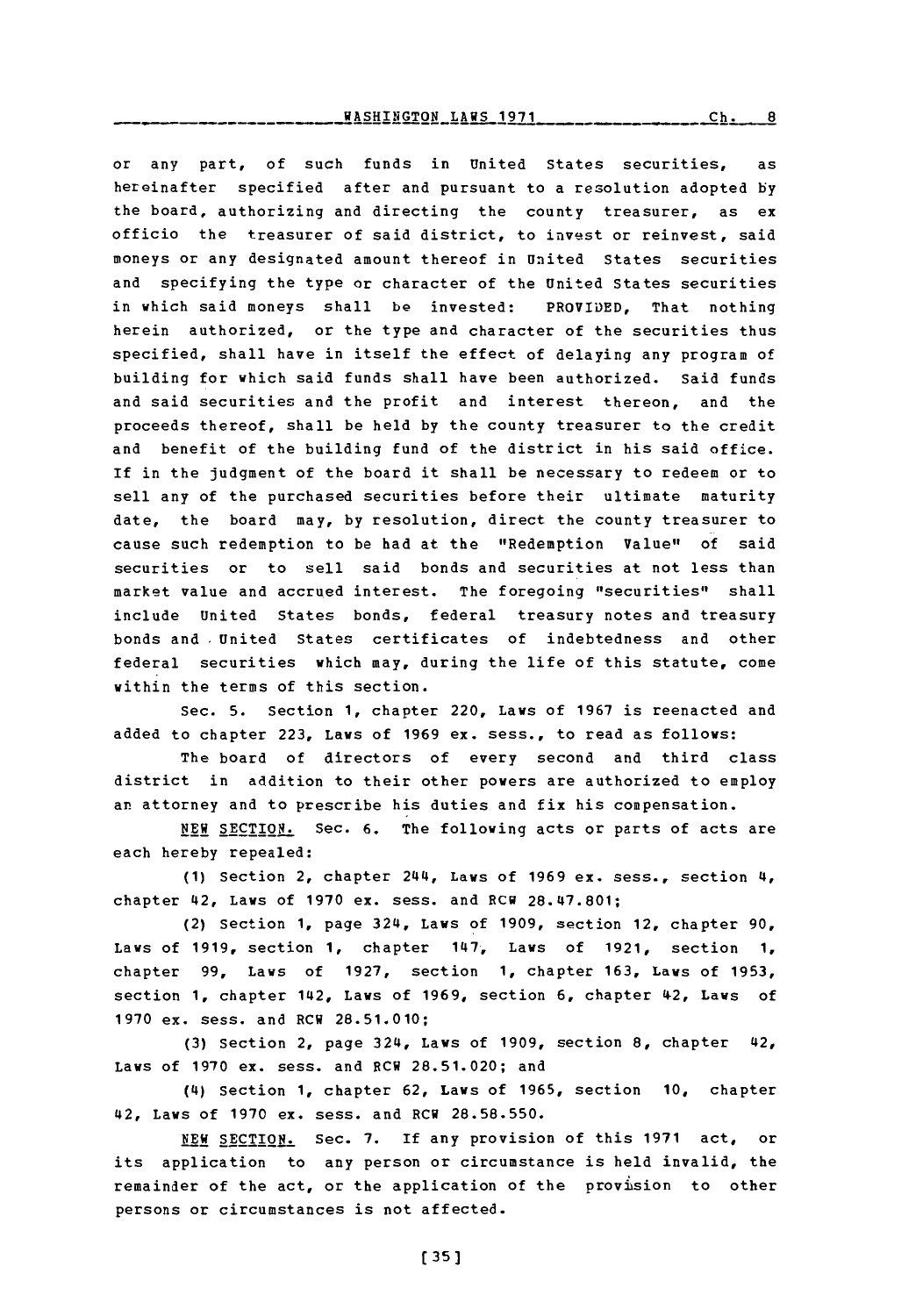**rh n** ~WASHINGTON **LAWS <sup>1971</sup>**

**NEW SECTION.** Sec. 8. This 1971 act is necessary for the immediate preservation of the public peace, health and safety, the support of the state government and its existing public institutions, and shall take effect immediately.

---------------------

## EXPLANATORY **NOTE**

Section **1.** RCW 28B.10.465 was twice amended during the **1970** extraordinary session, each without reference to the other.

**(1) 1970** ex. sess. c **35** sec. **6** amended section **by** striking out "of four dollars per month" with relation to a pension for each year of creditable service and added "as now or hereafter amended" following the RCW designation "141.32.497".

(2) **1970** ex. sess. c **53** sec. 4 enlarged scope of persons the section pertained to **by** adding after "faculty member" beginning in subsections **(1)** and (2) the words "or any of the employees exempted from the coverage of the state higher education personnel law under the provisions of RCW 28.75.040 (presently RCW 28B.16.040)" and the use of "or other employee" elsewhere in the section as required.

Sec. 2. Section **19,** chapter **15,** Laws of **1970** ex. sess. reenacting RCW **28B.50.350** was twice amended during the **1970** extraordinary session each without reference to the other.

**(1) 1970** ex. sess. c **56** sec. **32** amended section **by** striking in subsection (4) thereof "at an effective rate not to exceed eight percent per annum over the life thereof, and no single interest or coupon rate shall exceed eight percent per annum" with reference to interest bonds shall bear, and adding in subsection **(7)** thereof in speaking of the manner of the sale of bonds "and at such price".

(2) **1970** ex. sess. c **59** sec. 2 amended section **by** striking in subsection **(9)** thereof "forty" with reference to the percent of tuition fees the bonds shall constitute a lien on and substituting "sixty".

Sec. **3.** ECW **28A.58.420** when set forth in the **1969** school code erroneously carried the words "or employee" following the last sentence thereof, thus differing in substance from the section intended transferred. Said words are stricken to return language to correct session law language.